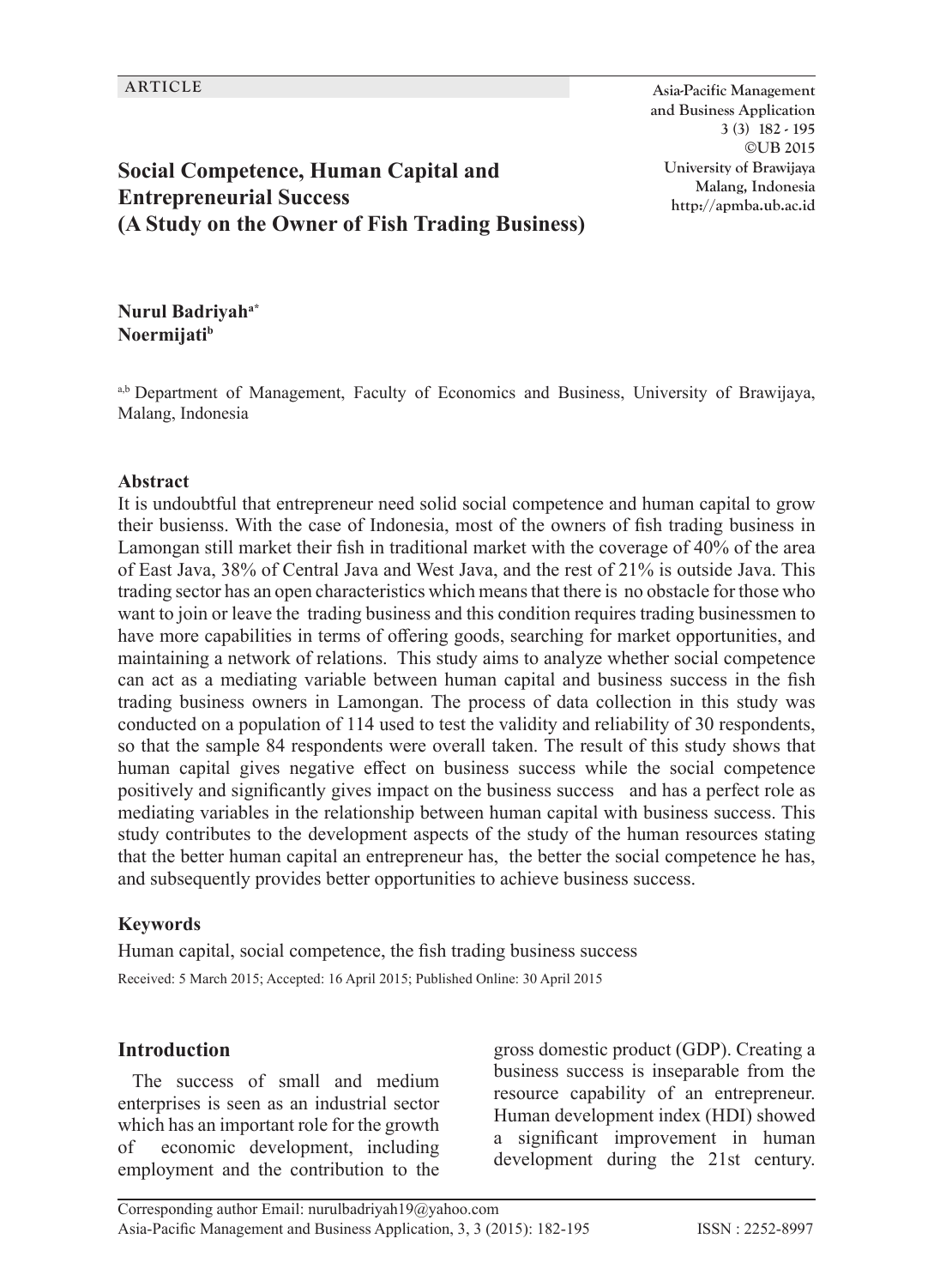Therefore, it has been realized that the role of human resources will determine the business success. Human development as a form of intangible development asset value of the company which is continuously developed as one of the efforts to have better, decent, and knowledgeable life as expected in the concept of human capital.

Human capital is the economic value of the human being that is relevant to the ability of knowledge, ideas, energy and commitment (Schermerhon, 2005). In the business activity, it was found out that there is an exceeding number of human capital which is then synchronized with other production factors. This is supported by Becker (2003) who confirmed that the knowledge and skills of each individual is an investment in human capital in an effort to bring economic and psychological benefits throughout his life. Schlutz (1961) also confirmed that the increase in well-being does not only depend on the ownership of land, equipment, energy or other physical assets but it also depends on knowledge. Human capital is a combination of nature (intelligence, energy, positive nature, reliability, and commitment) and learning ability (talent, imagination, creativity, ingenuity), and motivation to share information and knowledge.

Some researches claimed that human capital significantly influences the business success as mentioned by Brudler, Preisendofer and Ziegler (2002), Bates (2010) and Unger et al (2011). Moreover, the increasing level of education and the length of a person's work experience, supported by a conducive environment can lead to improvement of skills and business success. The education level of business founders are key determinant which significantly affects business success. Businessmen who have longer experience are considered to be more responsive and sensitive to the situation

at hand at all times. Meanwhile, Nafziger and Terrel (2006) found that the level of education and experience empirically do not relate significantly to the business success. It is more due to the fact that the old era businessmen can not respond to new things, so they cannot compete with the new businessmen Similarly, good education gives no impact on business success, if the education owned by the entrepreneur does not have business orientation. On the other hand, the low level of education in companies supported by empowerment skills is able to boost the business success as the skills given to employees can make them produce high value products. Furthermore, Nafziger and Terrel (2006) also explained that the importance of continuous education between knowledge, psychology of business and finance is realized by the entrepreneurial businessmen industry in India. Therefore, to achieve sustainable business success, it is necessary to have the expertise and business experience having empowerment orientation.

Sustainable business success is not only determined by the entrepreneurial knowledge, but also on how to apply the knowledge to recognize opportunities and take advantage of the opportunity and maintain the network which has been established. Bhagavatula (2010) said that the successful entrepreneurs have the knowledge of processing information in order to mobilize their business, but the establishment of a network and business continuity as well as good communication patterns need to be considered. Markman (2008) stated that to gain the access to important people and maintain the existing business networks, businessmen need the accuracy in understanding the attitudes of others and in this case the ability required is social competence. Social competence is the ability of individual skill interact effectively with the environment and influence others in order to achieve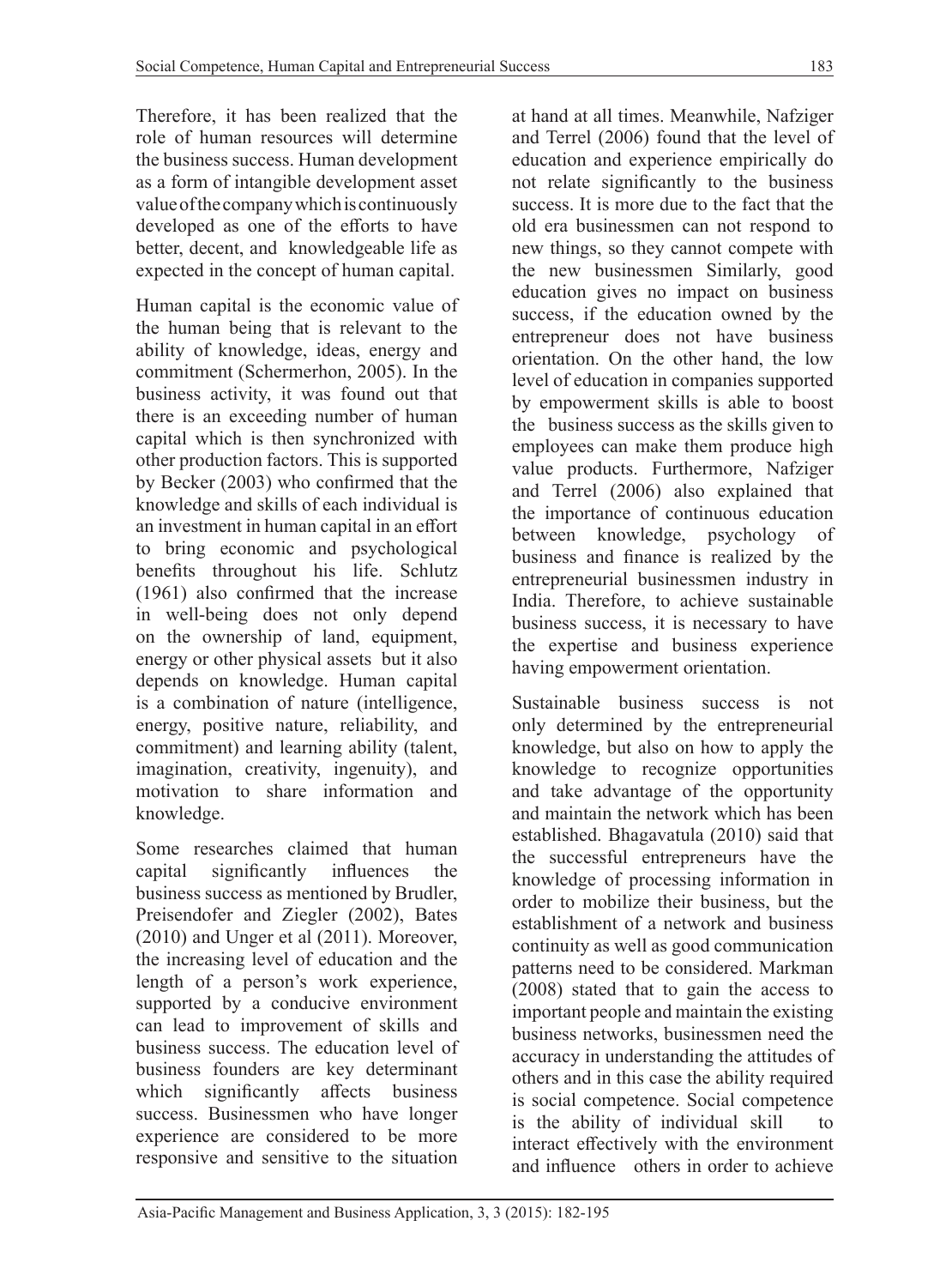certain objectives in the social context adapted to the environment, situation, and values adopted.

The phenomenon of business success can not be separated from human capital, while researches that examine the relationship between human capital for business success led to the emergence of research gaps that can be traced further. The trace on these gaps are based on the opinions expressed by Nafziger and Terrel (2006) who stated that human capital is not directly related to the business success. The study Klepper (2002) showed that the relationship between human capital and business success is complex, requiring variables that mediate<br>the relationship. Markman (2008) Markman (2008) mentioned that the dynamics existing in the market demands businessman to have competence. Competence can be defined as the ability to identify environmental changes, accelerate the response and adapt to change through the commitment of resources owned by the so-called social competence (Markman, 2008). Hence, human capital can be linked to social competence to achieve business success. This study aims to analyze the direct influence of human capital on business success and analyze the social competence mediation of human capital on business success.

## **Human Capital and Business Success**

The research on human capital was mainly originated from the desire of the practitioner involvement (Bontis, 2002; Becker, 2003; Schermehon, 2005; Saint-Onge, 2006; Edvinsson, 2007). The latest developments are rarely published in the form of articles by the popular press and business magazines and national newspapers. Bates (2010) and Sveiby (2011) also recognized that human capital has been noticed by many people and is defined by some people, but understood by few people and was considered practical (Bontis et al., 2010). Over time, the development of science (knowledge sciences) and business demands of today's industrialized world (modern business), is characterized by the creation of the value of knowledge assets derived from intangible assets known as human capital (HC). Knowledge of value creation derived from tangible assets is not appropriate when applied in the context of modern business.

It encourages the researcher to conduct a study that focus on tacit assets (intangibles) or non-physical. There have been lots of empirical studies of previous studies including a research by Becker (2003) who developed the theory of human resource management specific to intangible resources (intangible assets) to build a model of organizational human capital. The study involved a major component of human capital (education, training and experience) and proved that education affects directly and indirectly through training and experience to the success of the company. Training through the experience contributes to the formation of the company's success, while experience directly influences the success of the company and the three components were integrated to form one's human capital.The findings indicated that education, training and experience (internal human resources) are indicators of human capital formation affecting the success of the company.

The theoretical concept is built up through human capital empirical study conducted by Becker (1964), entitled human capital *"A Theoretical and Empirical Analysis with Special Reference to Education".* The study described in detail the empirical study by reviewing some size and conceptual model of human capital and its impact on business success. The study showed that there is negative and not significant path coefficient derived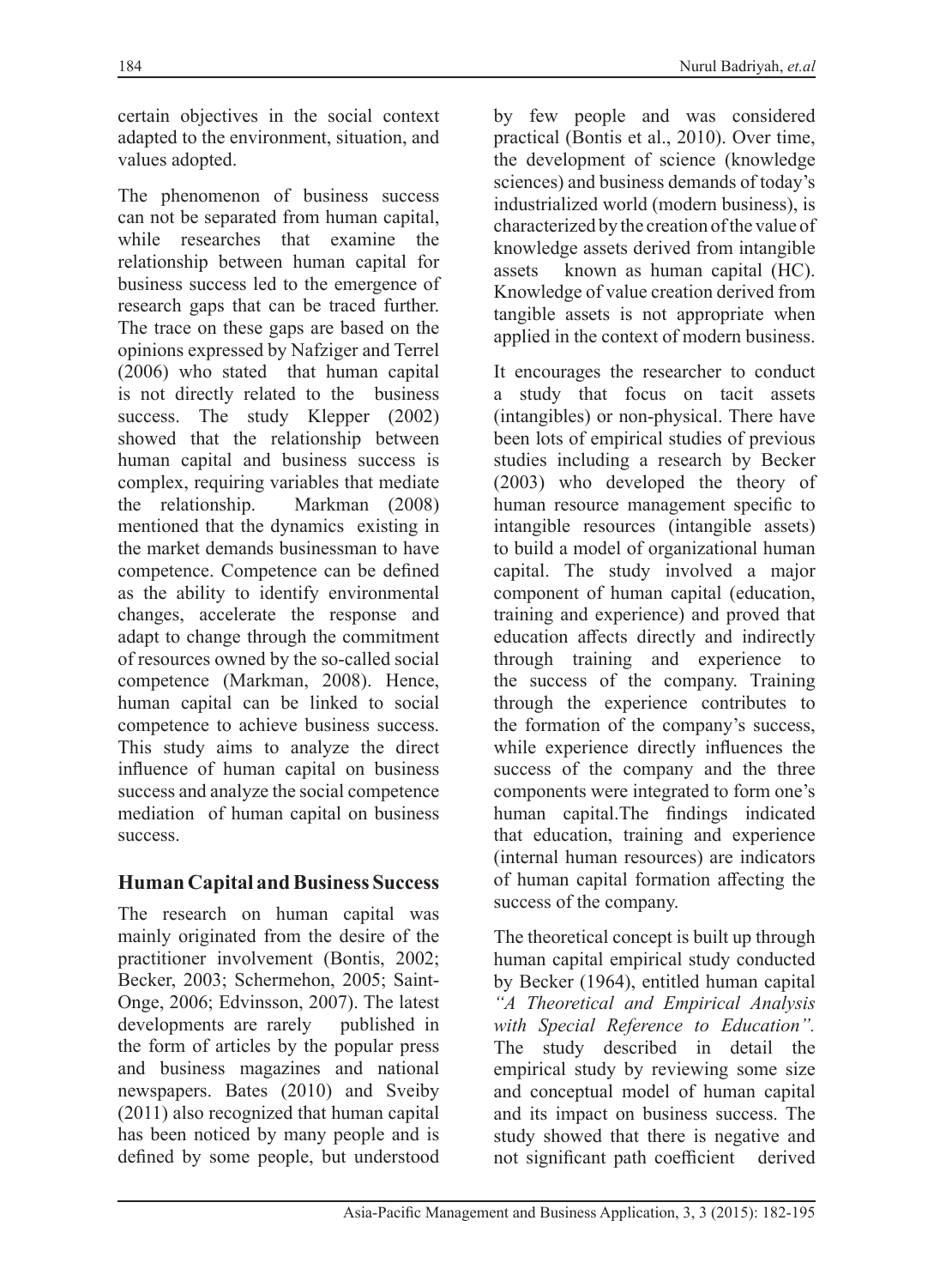from a relationship between training and experience. This is due to lack of research data supporting the theory, but overall this study has been successful in establishing the concept of human capital that comes from the integration of education, training and experience which positively and significantly affects the business success. The management of human capital should be managed in an appropriate manner and procedures so that it can be a "core value" of business in the present era. Future research needs to associate the main component of human capital to the nonphysical (intangible) business success of a company at a particular object of study which is more specific.

Further research by Bontis et al. (2010) entitled *"Human Capital and Business Performance in Malaysian Industries"* on 107 services and non-services industry in Malaysia, explored the three main components of human capital namely the level of education, length of training, and the number of working experience and their relationship with the two industrial sectors. The study was conducted using a validated instrument of psychometric research, and asserted that education is important regardless of the type of industry, because education has a major influence on how a business should be run according to the needs in the non-services industry or the service industry.

The research by Bontis et al. (2010) used a sample of 107 companies, covering 64 service industries and 43 non-services industries and proved that education, training and experience simultaneously and positively affect significant business success in the service industry as well as non-service industry with each confidence level of 99% (alpha /  $\alpha$  1%) and 95% (alpha /  $\alpha$  5%). They found no significant relationship between the path of human capital for business success which in theory should be significant.

The implications of the research results indicated the differences in employees' ability to transform knowledge and individual skills against non human knowledge. Non-service industry employees have better capabilities than the service industry employees. The differences in ability are due to differences in individual abilities and knowledge and the opportunity (time) transactions that are situational and it deals with various types of industry. Non-service industry employees have more time to express or communicate their skills and knowledge on the non-human tasks clearly and in a real way.

The opposite condition would occur in the service industry employees. Bontis et al. (2010) said that most of the skills and knowledge they have cannot be revealed or communicated well, inside and outside the company (external customers). Another study that will be done which is related to this research is that both academic researchers and practitioners can use the information as a rationale of a research finding and develop a research in other countries with more number of sample and more population .

Bontis and Fitz enz (2002) did a research entitled "*A Map of the Human Capital Causal antecedents and Consequents",* which was developed based on the research by Bontis et al in (2010). The study aims to map and classify the causes of a number of variables (antecedent) and effect (consequence) by measuring the antecedents of effective human resource management toward 25 companies of financial services industry companies and 76 senior executives in the United States. The data were collected in the form of metrics such as financial data used to measure the variable result (consequence), while the data in the form of non-metric information or explanations were used to measure the antecedent variables using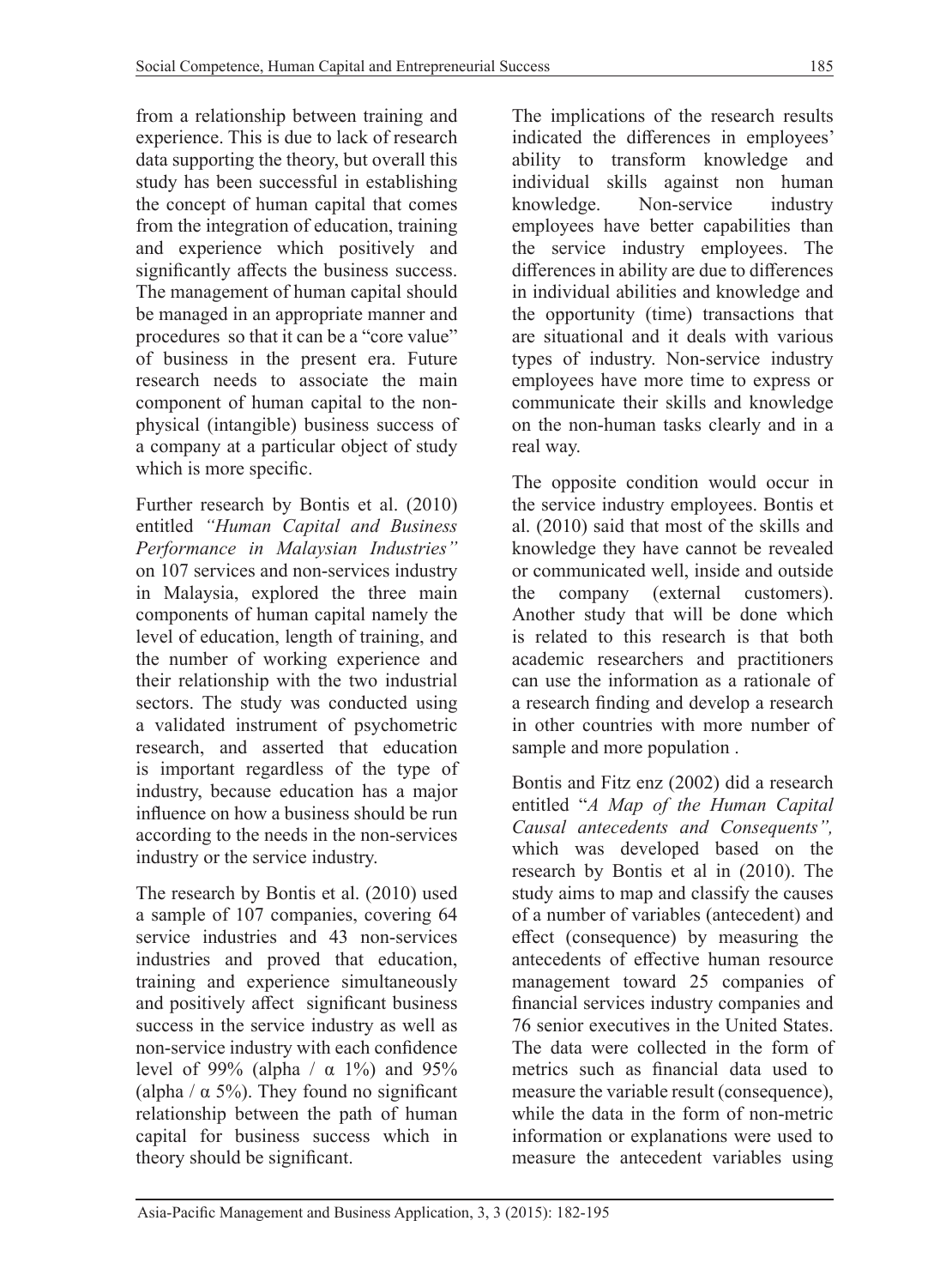analysis of Stuctural Equation Modeling (SEM).

The development of human capital is a consequence of the knowledge sharing variable, while the evaluation of human capital is a consequence of a leadership variable, each of them affects business success. Future research is recommended to use the results of this potential study in an unlimited way as program evaluation may result in the formation of causality between human capital management with economic and business results.

A research by Hitt et al. (2011) examined the direct effect of moderating human capital- toward strategy and business success of professional services business based on resource perspective. The study wanted to see how far is the direct and moderating influence of a person's ability, through the influence of human capital to the success of professional services firms of 100 largest company lawyers in the United States using the data of 1997- 2001 and regression analysis tools. The moderation regression analysis indicated that in long-term human capital is able to give effect in the form of a U-shaped curve which is in the linear-shape through the life of the company towards the success of the company, which was initially negative and becomes positive at a high level of human capital. In other words, the longer the company operates, the higher flight hours or the more experience it has, the higher is the professionalism level of its professional services lawyers. The implications of research results reflect the success of professional services lawyers in the United States through the life of the company and it takes a long-term research and vast amounts of data. Thus the success of a new business can be measured when human capital is at a high level, meaning that the effect remains at the same position (low) and higher.

### **Social Competence and Business Success**

Baron and Markman (2003) examined about "*Beyond Social Capital, Social Competence For Sucessful Financial Entrepreneurs*" in their study. The researchers used variables of social variables of social perception, social adaptation, expression, and impression management. The arguments developed by the researchers were based on two different samples. The first sample is on the cosmetic company that makes sales while the second sample was done on information technology company or manufacturing company.

In their research, Baron and Markman (2003) explained that social competence greatly affects the success of the cosmetics company, market dynamics and the convergence of different foreign buyers every day demanding the entrepreneurs to have the ability to detect, understand buyer behavior, try to make the comfortable situation when doing transactions and show pleasant facial expression.

Chasbiansari (2007) conducted a study entitled *"Social Competence and Entrepreneurship" assessing social competence through effective interaction in accordance cultures, environments and situations as well as the values adopted*. In her study, Chasbiansari (2007) explained that social competence is a person's ability to negotiate and set up a network on the basis of trust as communication comfort makes very close cooperation to maintain the company existence. Social competence will support the company to adapt to market dynamics so that operations can be carried out effectively and efficiently. It can be concluded that social competence significantly influences business success

Jacobowitz and Vidler in Riyanti (2003) showed that 72% of entrepreneurs in the Atlantic stated that they have siblings or parents who are also entrepreneurs.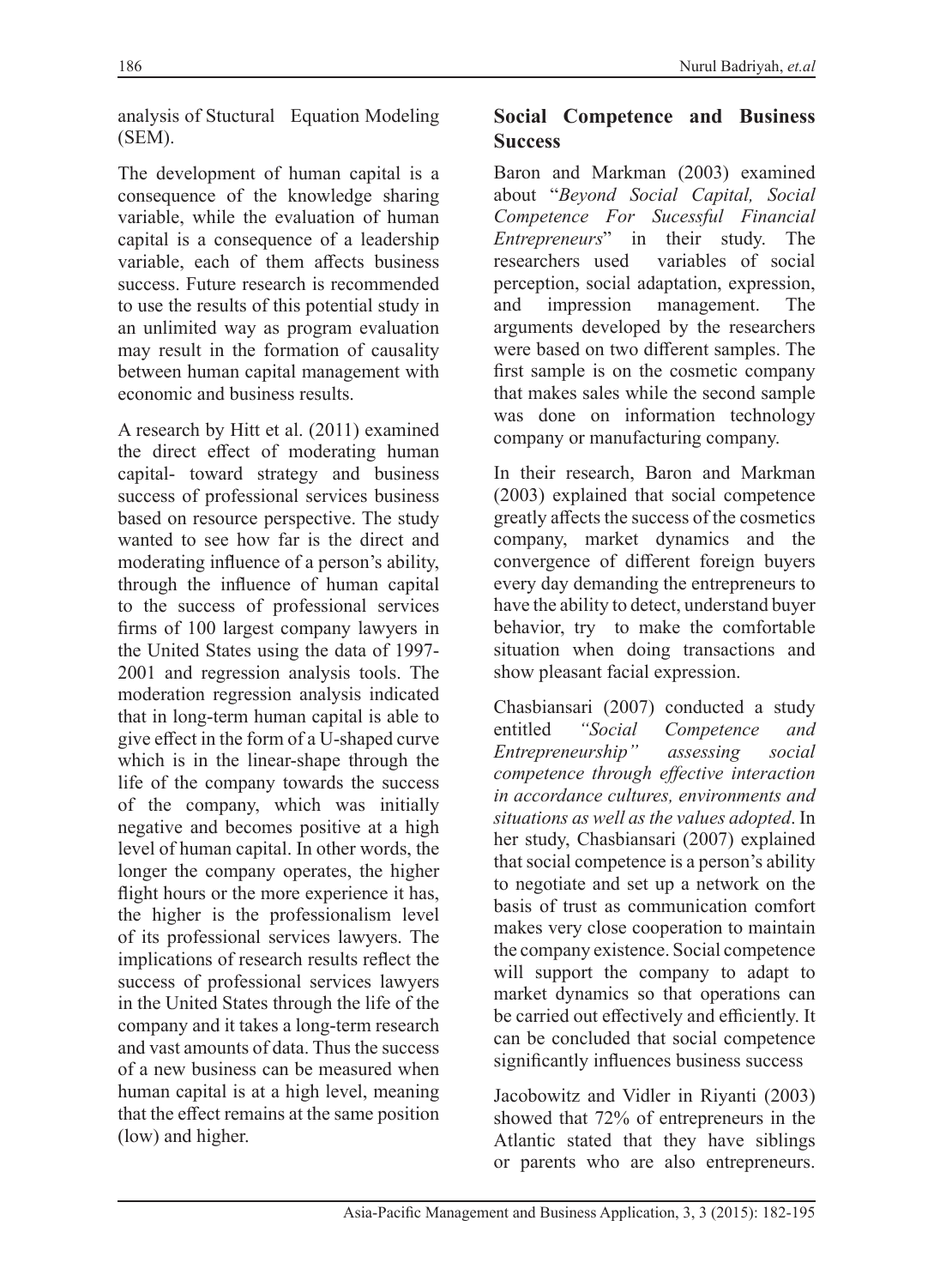Support from the immediate environment will assist the individual to face of problems. Furthermore, Jacobowitz and Vidler in Riyanti (2003) said that social competence that a person possesses will bring individual to able to behave positively and effectively to achieve the desired objectives without harming others for his business success. The high level of success owned by the subject is also affected by other factors, including the role model that will affect individual in retrieving the career that will be undertaken.

Windananto (2009) said the trading company is a company that operates by buying merchandise and reselling the goods without changing the shape of the goods. It can be said that the trading activity is free activity involving in and out doers and it deals directly with consumers as well as the dynamics of a changing business environment which requires entrepreneurs to have good communication skills and better interaction compared to entrepreneurs in other sectors.

Human resource along with its knowledge, ideas, expertise, creativity and innovation is able to present the unique qualities and different services to develop in accordance to the customers need. The support of human capital as the economic value of intangible assets category is expected to prepare a person's company to enter the intellectual community and professional practice in the business with the aim of achieving success.

Good social competence provides a positive aura to a person, the ability to invite, respond and keen sense of personal attributed in this characteristics makes a person has the ability to adapt, to have social communication, to adjust oneself according to the demands of the environment. Achieving success with social competence is more easily achieved.

Social competence is in a person's ability to socialize, as a capital relationship or relationships with outside parties such as consumers / customers, intermediaries, suppliers, alliance colleagues and community groups.

The emphasis on the business success is how to keep the pattern of interaction that has been attached to the customer and how to find potential new customers. Human capital is one of the components that need attention in maintaining the business success. Human capital is identical with the person's ability to manage a business unit to achieve the establishment. In the process, human capital cannot be separated from the level of education and experience of the individual.

Individuals will experience a change in thinking through education that certainly has an impact on the pattern of decisionmaking, while from the experience, an entrepreneur can learn from the past in running the business. In fact changes in market dynamics and globalization will bring an entrepreneurial mindset change. High competition in today's business requires an entrepreneur to have more capabilities, including social competence that is a pattern of behavior that should be owned by an entrepreneur to maintain the continuity of the success of the existing businesses owned. Spirit, attitude, behavior and the ability to socialize and form a network of cooperation are all integrated in the personality called social competence. Social competence is later used by the majority of entrepreneurs in setting the workings of the business.

 It is intended to form the personification trustworthy and competent in business, thus the social perception of a good pattern will be formed. However personification skills and confidence gained will shape the personality or character of each entrepreneur.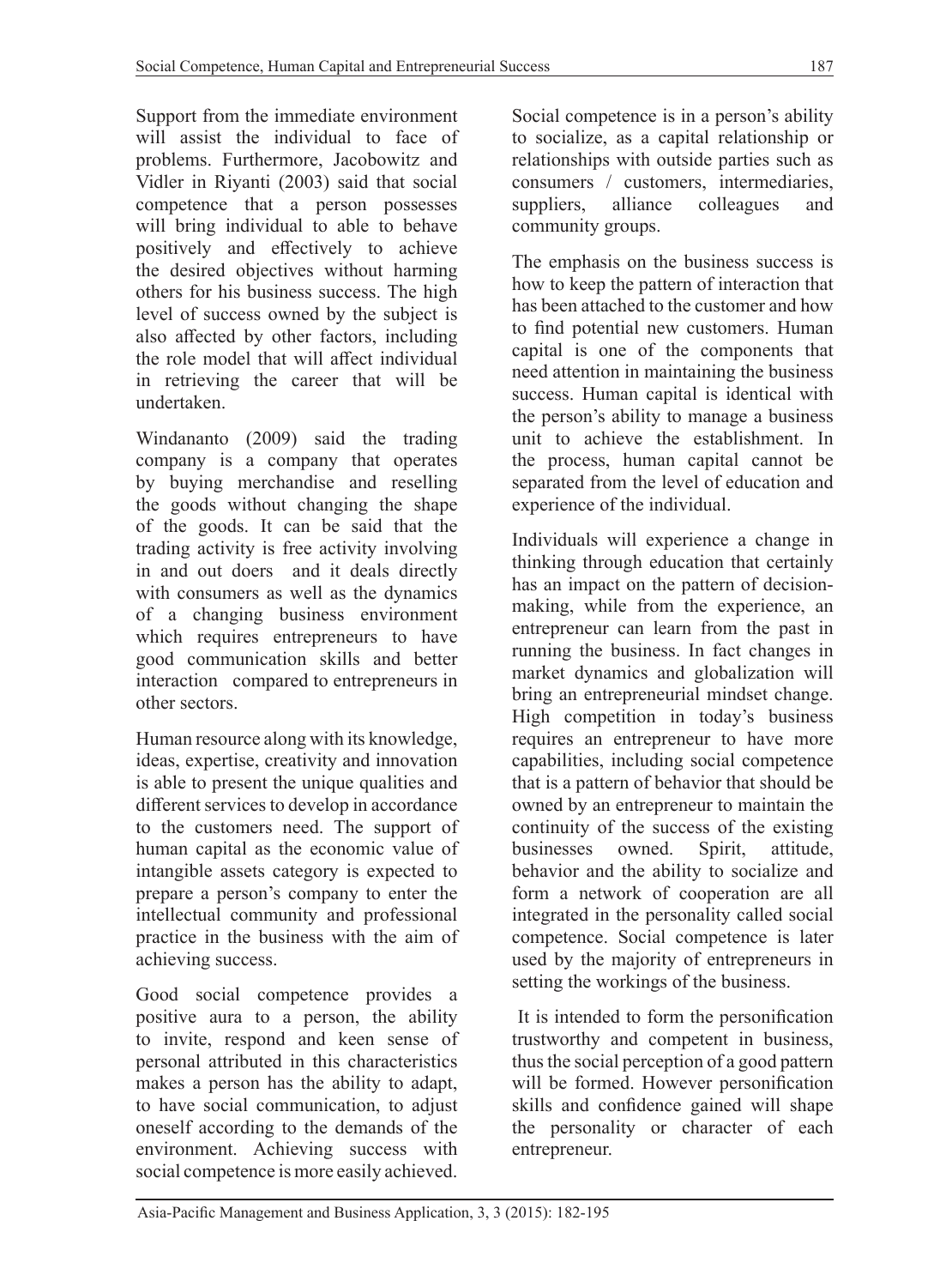Surely a person having more entrepreneurial competence will be able to compete and maintain their business success. Business success is a goal to be achieved by all trading businessesmen. Although it is a relatively simple concept of trading business, but trade is a business barometer.

Business success boils down to trade, therefore trading businessesmen should pay attention to communication pattern by showing enjoyable expression accompanied by good skills in offering the merchandise and are able to adapt and mobilize networks as attributed by social competence. The description indicates the interaction of human capital and social competence is able to create business success. The concept of business success depends not only on one factor, therefore the interaction of the three components (human capital and social competence) are complementary to each other.

# **Research Method**

This type of research is explanatory research that aims to create an explanation or exploration of the phenomenon of causality between two phenomena (Sekaran, 2011). In line with its goal, this research aims to analyze, test and confirm the effect of human capital with social competence as a mediating variable to the business success. The research was

conducted in Lamongan regency on the owners of fish trading business who open a business on the fish market

The population in this study is 526 people of fish trading business owners of small, medium and large scale. Furthermore, they were chosen based on non-probability sampling with the following criteria (1) they acquire business license; (2) with the value of commodity trading at leat 1 ton or Rp. 25 millions; (3) experinces in trading more than one year; (4) supplies more than three regions. Based on these criteria, 114 samples were used to test the validity and reliable by 30 respondents, while another 84 respondents were saturatedly taken to continue the process of analysis.

## **Characteristics of Sample and Business**

There were 84 respondents taken as samples in this study, 100% of the total sample is female. Most of the respondents aged 41-51 years, and 26% of them is not married. The characteristics of trading business in the island of Java marketing area reaches 78% with sales turnover of more than 35. 000,000 per day, more than 10 million venture capital by 64% with the acquisition of own capital of 55% and of parents 45% which means that the respondent is not related with third party so based on criteria theit trade businesses fall under medium enterprises category.

| Research variables     | Research instruments |                 | <b>Estimate Loading</b> | Means of<br>Indicator |
|------------------------|----------------------|-----------------|-------------------------|-----------------------|
| Human capital (X1)     | Level of education   | X11             | 0.721                   | 3.84                  |
|                        | Experience           | X <sub>12</sub> | $0.852*$                | 4.39                  |
| Social competence (Y1) | Social perception    | Y11             | $0.705*$                | 4.18                  |
|                        | Social adaptation    | Y12             | 0.840                   | 3.97                  |
|                        | Expression           | Y13             | 0.877                   | 3.77                  |
| Business success (Y2)  | Profit increase      | Y21             | $0.879*$                | 4.22                  |
|                        | Sales increase       | Y22             | 0.886                   | 4.43                  |

 **Table 1. The Result of the Analysis**

*Source: processed primary data (2013)*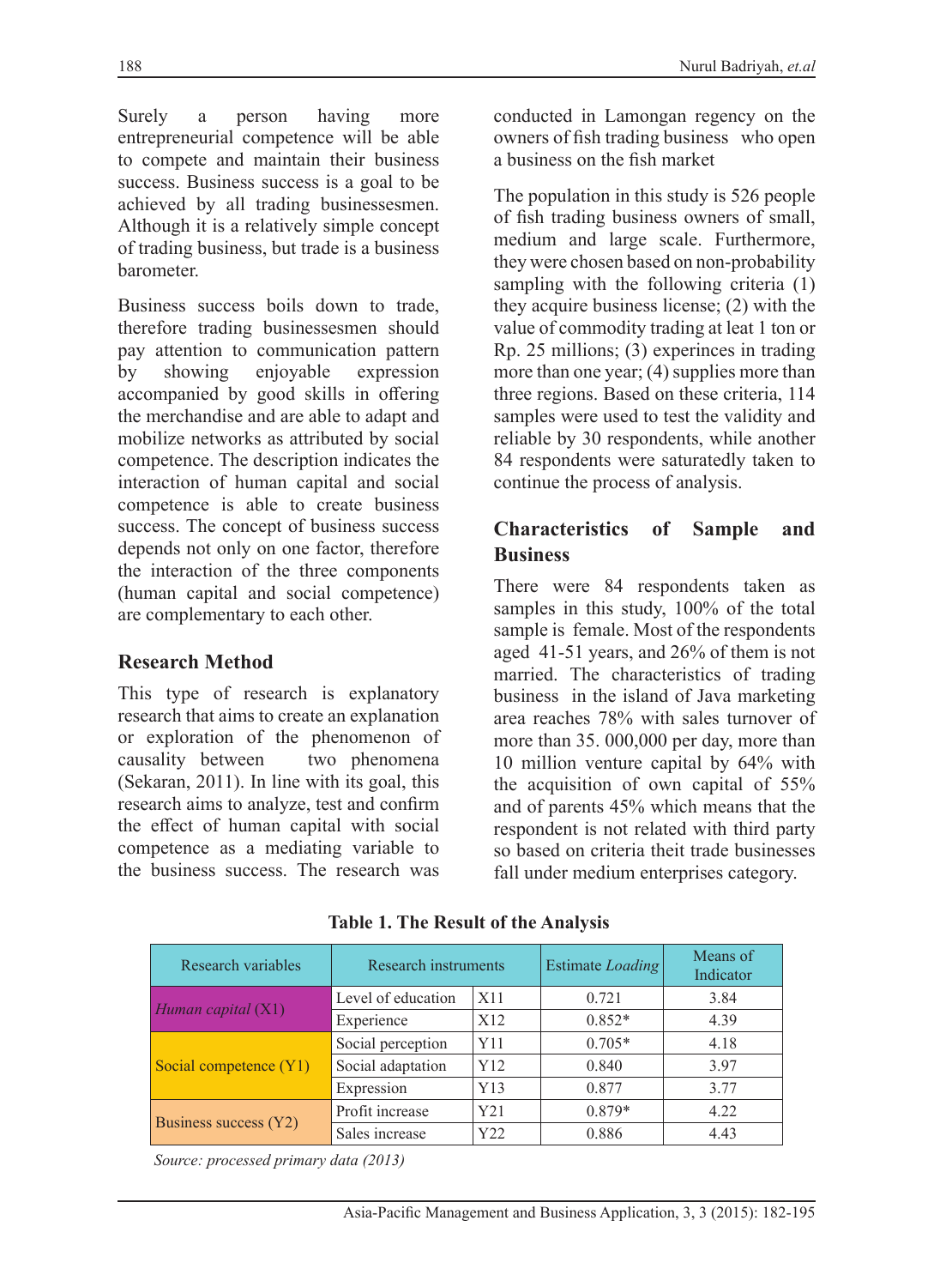Human capital variable is measured by two indicators namely level of education and experience. The highest loading factor value is 0.852 and it has the average value of 4.39. It means that human capital variable is dominantly determined by indicator of experience and the fact shows that the respondents have previous working experience and they have four years experience of running fish trading business.

Social competence variable is measured by three indicators of social perception, social adaptation, and expression. Based on the estimated value of loading factor, the strongest indicator is expression with the value of loading factor of 0,877 and the average is 3.77. This means that expression indicator dominantly determines the social competence variable but the fact of the existing condition shows that the fish trading business owners have not optimized a service system which has the characteristics of open-minded, fun, and responsive to the criticism of others.

Business success variable is measured by two indicators: profit increase and sales increase. Based on the estimated loading factor value, it was found out that the strongest indicator of business success is the sales increase having the highest loading factor of 0.886 and an average of 4.43 which means that the sales indicator has a dominant contribution to reflect the success of the business, and the reality found that the sales increases will increase profits.



**Figure 1. The Diagram of Path Coefficient and Hypothesis Testing** *Source: processed GSCA (2013)*

The results of hypothesis testing that appear in the image shows that human capital variable does not significantly influence business success, while human capital significantly influence social competence and social competence significantly influences business success. Increasing human capital may influence the business success if it is done through social competence. This means that social competence is a full mediation on business relationships. In order to improve the confidence in the testing of path diagram,it is then followed by mediation significant test :

| <b>Indirect Effect</b>                                        |                                           |       | <b>Direct Effect Coefficient</b>             | <b>Indirect</b><br><b>Effect</b><br><b>Coefficient</b> | p-Value | <b>Information</b> |             |
|---------------------------------------------------------------|-------------------------------------------|-------|----------------------------------------------|--------------------------------------------------------|---------|--------------------|-------------|
| Human<br>Capital? social<br>competence<br>business<br>success | Human<br>Capital?<br>social<br>competence | 0.401 | Social<br>competence?<br>business<br>success | 0.408                                                  | 0,164   | 0,063              | Significant |

**Table 2. Sobel Test on Mediating Variable**

*source: processed primary data (2013)*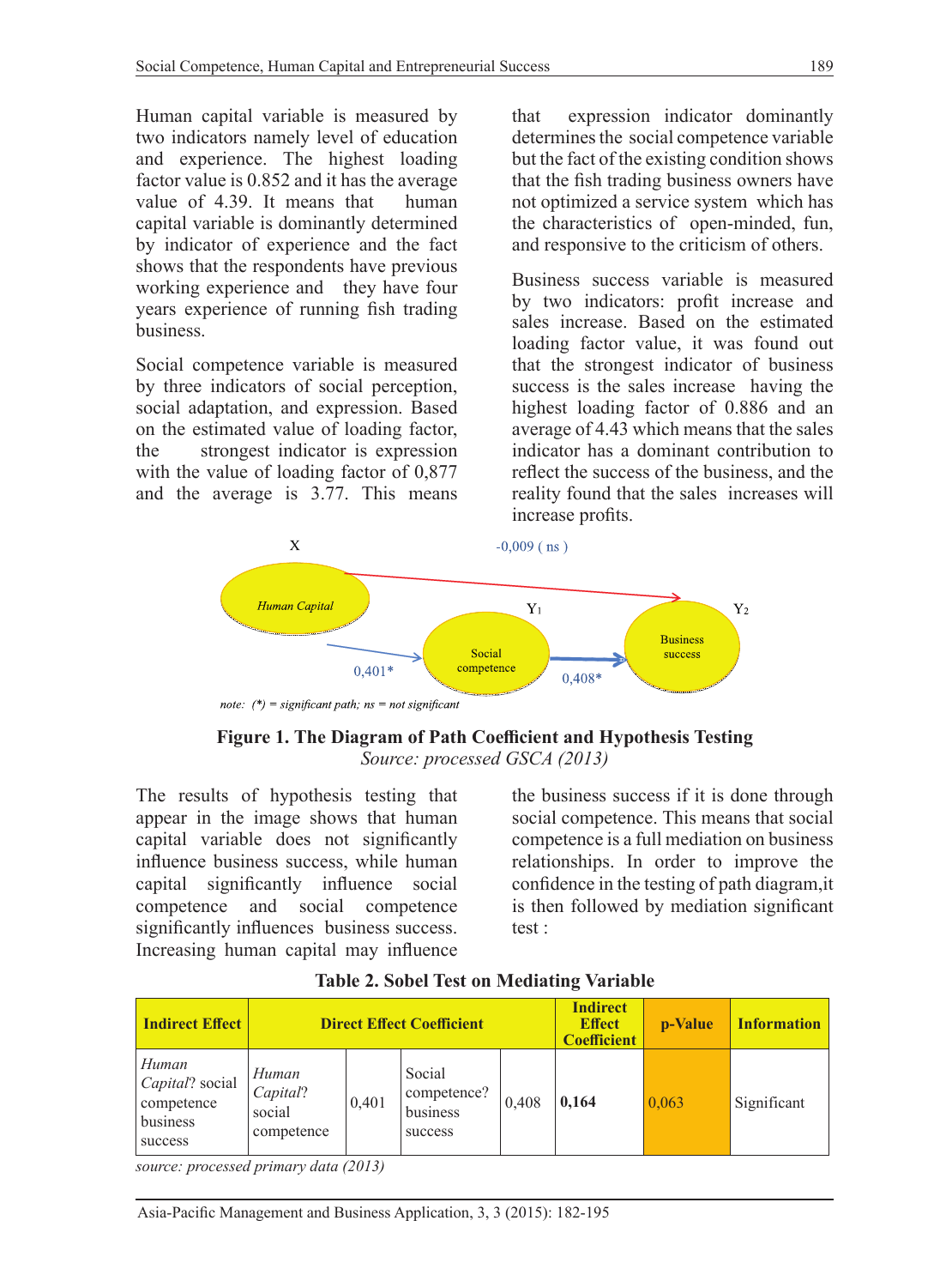The calculation results of Sobel Test on mediating variable shows that the indirect coefficient of human capital variables on business success through social competence is considered significant with the value of coefficient of 0.164 at a rate of 10% α. It means that the higher human capital, the higher is the social competence, and therefore; the greater ability to achieve success.

### **Discussion**

In the fish trading business, human capital actually has an important role which allows employers to be able to achieve better success. With the aspect of education, experience and training on an ongoing basis that is in human capital, the fish trading business owners can organize their business operations in order to run in line with the expected objectives. Level of education allows every individual in the organization of business to be able to adapt to the rapid changes in the processes and new technologies because the existing workforce has better skills and abilities. Meanwhile, the level of experience of the fish trade allows business owners to adapt faster and contribute more to increase business success. In fact, human capital directly gives no real effect on the business success which may mean that the level of education and experience do not have a real role in increasing the volume of sales and operating income.

The average education level of the fish trading business owners is high school. It is considered good if it is connected with the 12-year compulsory education, but in fact this education level gives no significant impact on the success of the business. Having the experience the fish trading business of more than 4 years, the owner of the fish trading business should be sensitive enough to patterns of adaptation when running a business.

The level of education and experience of the business owners that are general and not specific to business reflects the facts that despite having high education level and length of experience, still it gives no

significant effect on business success.

The lack of human resource development activities and improvement of skills in the form of training cause these entrepreneurs to be stagnate and tend to use the old business model that is not relevant to todays conditions. To hone and refine new knowledge, training is still needed as it can potentially increase the knowledge and skills better (Becker, 2003). Human capital will be the trigger (driver) to increase better business success if the indicators of education and experience are well controlled. Meanwhile, the results show that the training has not been received by the owner of the fish trading business. Human capital in the fish trading business owners do not provide any real effect because education is managed in general way accompanied by conventional business experience.

The results of study conducted by Nafziger and Terrel (2006) showed that the level of education does not significantly influence the business success as long as the education is not business oriented. Meanwhile, low levels of education accompanied by continuous empowerment skills is capable of producing superior products that can compete in the market, so that business success is achieved. The existing experience the entrepreneur has does not guarantee the success of the business as sometimes this experience in certain circumstances is no longer in line with current business conditions. From the facts obtained, it is stated that even though most of the fish trading business owners have a good experience and have an average education level of high school, they still miss training indicator because they never get any training.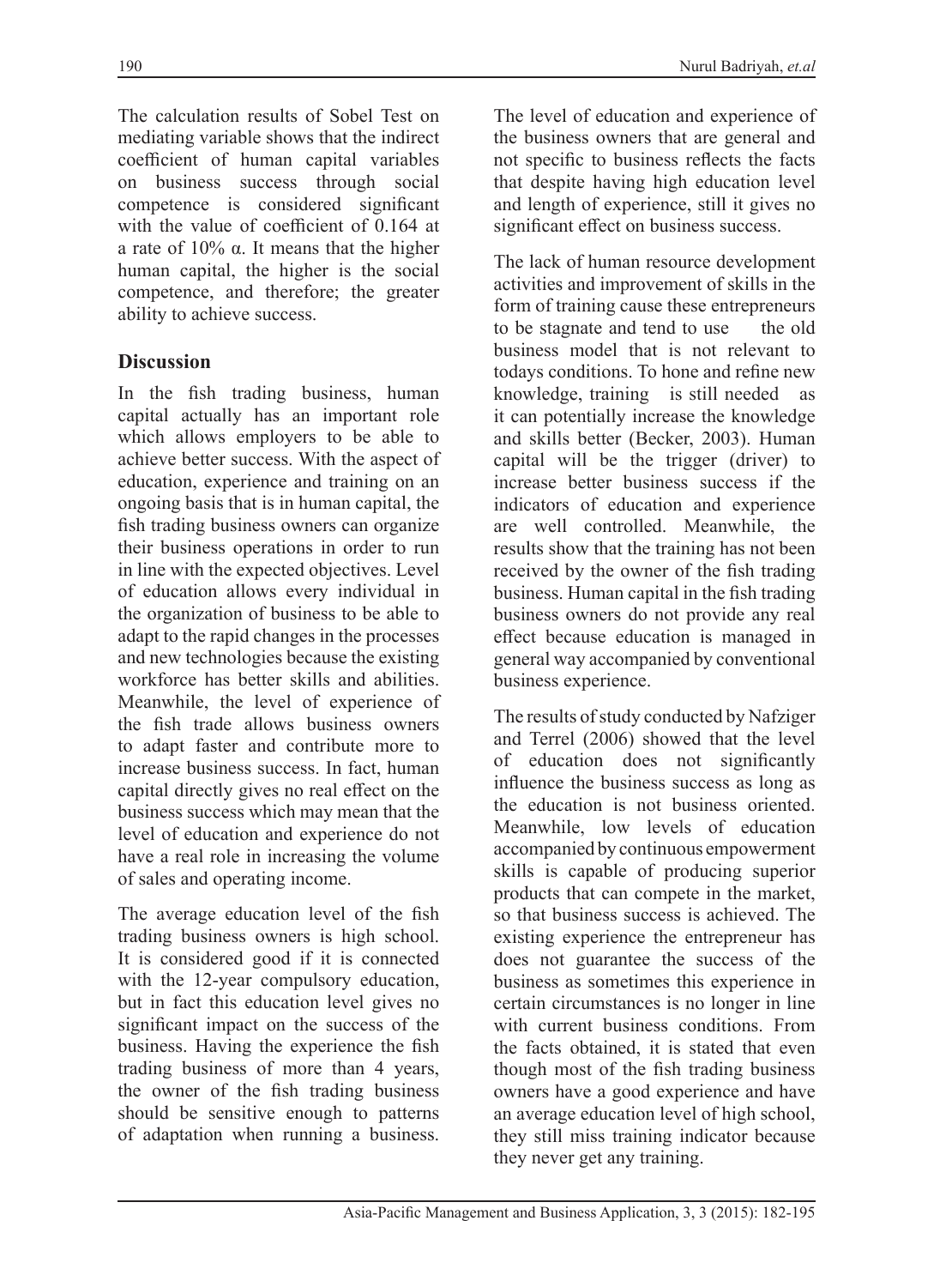The results of the analysis puts the experience as a top priority of human capital, but on the other hand, the fish trading business owners have never got any training that should be obtained to build human capital. The level of education is still common and monotonous business experience caused human capital variable does not directly affect the business success. However, the lack of training for human capital variable really needs to be considered as the implementation of continuous training has a significant contribution to business success. The absence of training leads to a lack of skills and adaptability to information about market conditions, (Van Praag, 2013).

The findings of this study confirmed the results of the study by Khavul Susanna (2013) stating that a good level of education and long experience can motivate entrepreneurs to achieve better and sustainable business success but the effort could fail when the experience does not reflect an increase in expertise and resource empowerment. It happens because a high level of education gives no impact on business development if the businessmen cannot keep abreast of business conditions at any time. Entrepreneurial businessesmen are required to enrich their knowledge every time to follow the development of information and technology, thus improving the quality of products is maintainable and it has the responsive knowledge to the changing circumstances of business. In this case, continuous knowledge improvement can be achieved by conducting ongoing training.

Based on the results of interviews conducted to several respondents to deepen the results of the analysis in this study, respondents informed that the fish trading business in Lamongan regency is very promising as customers are satisfied with the products, especially fish shrimp products called vanamie. Respondents who are the owners of the fish trading business cannot make a working report and they cannot make a proposal to offer their products to a large company. Moreover, they have limited market information patterns of other regions. Fish trading business owners in Lamongan regency just rely on mobile phones as a medium of communication between trading regions. Written documents in the form of commercial agreements or memorandums of trade are still very minimal in use.

The weak ability of the fish trading business owners in making proposals and offering business and lack of business science have caused them to only market their products in traditional market which is always moving from one place to another place through out the island of Java. By paying attention to the outgrowing number of shrimp and fish processing companies which spread all over java area especially East Java, potential market opportunities in Java should be made by the owner of the fish trading business from Lamongan, therefore there should be more attention given to the effort of empowering the training, skills, and knowledge of business.

Business development training can also be used as an attempt to synergize fish trading businesses with the development of information technology, as technology enables businesses to be able to expand the market. The development of human capital through training (drilling) as the utilization of information technology and manager is an effort that must be done continuously, as it does not only add to the mastery of the use of information technology skills, but also a change of mindset that can ultimately improve the running of conventional business processes.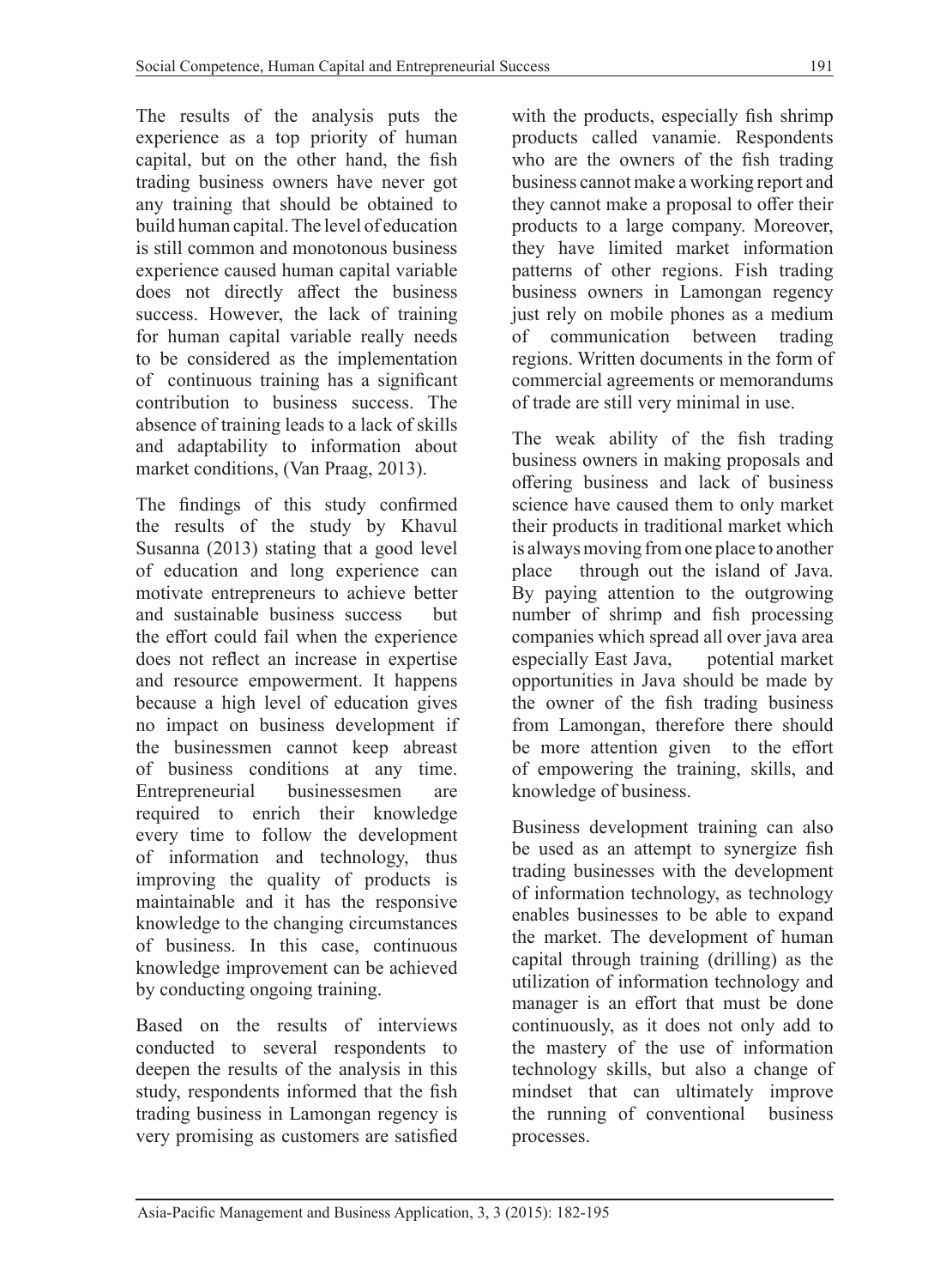Thus, when training business development is continuously carried out, the factors of education and experience in human capital are expected to provide the skills that are beneficial to the increase in sales volume and operating income that could be used for achieving success in the fish trading business in Lamongan regency.

Markman (2008) measured social competence by using perception, adaptation and expression. It means that human capital is a factor that determines the social competence. Likewise, the fish trading business owners who become the object of this study also showed that in the operations of the fish trading business, owners should have a social competence in order to achieve business success. Social competence emerges from the experience of employers who can make these entrepreneurs to be able to enhance or improve their personal development. Based on these findings, it can be said that social competence has an important role as a key human capital relationship with business success. Human capital reflected through education and experience will be able to increase business success if it is supported by social competence.

Gulotta et al (2009) and Edvinson (2007) also mentioned that in the perspective of business success, human capital plays an important role when managing the business as a planner, an implementer, and a control effort. The ability to realize the business success is mediated by social competence. Level of education and experience plays a very important effort in reflecting the human capital. Therefore, in order to achieve better business success, the owners of the fish trading business need good human capital too.

Fish trading business owners also need to have a social competence so that human capital has a significant role in realizing the business success. The results in this study

reinforce the notion expressed by Nafziger and Terrel (2006) who argued that the relationship between human capital with business success can be indirectly given that there are certain complexities existing in the relationship. In view of the business success, human capital has an important role because the effort is required to achieve success in cognitive abilities as a planner, an implementer and a controller.

According Nassei (1996) in Nahapiet (2008), it is stated that supported by the intellectual level, emotional, and spiritual then human capital can affect social competence. Human capital is reflected through education and experience that can describe intellectual emotional and spiritual ability like what has been stated by Edvinson et.al (2007) which may determine the business success. Dimova (2010) extended the opinion of Edvinson et.al (2007) found that human capital alone is not enough to affect the success of the business, but the competence is necessary to be able to socialize and achieve better business success. That is because an entrepreneur is expected to have good relationship skills with others and is able to maintain that relationship in the long term.

Thus the results of this study strengthen the results of various other studies such as the studies conducted by Edvinson (2007), Markman (2008), Gullotta (2009), Dimova (2010) which found that the relationship of human capital with business success can be mediated by other variable such as social competence. This study also expands the research of Astuti and Sabeni (2005) who found that the experience and training has no significant effect on the success of the business so that it requires another variable that acts as a mediating variable such as social competence

From the results of the study, the model of path diagram is as follow: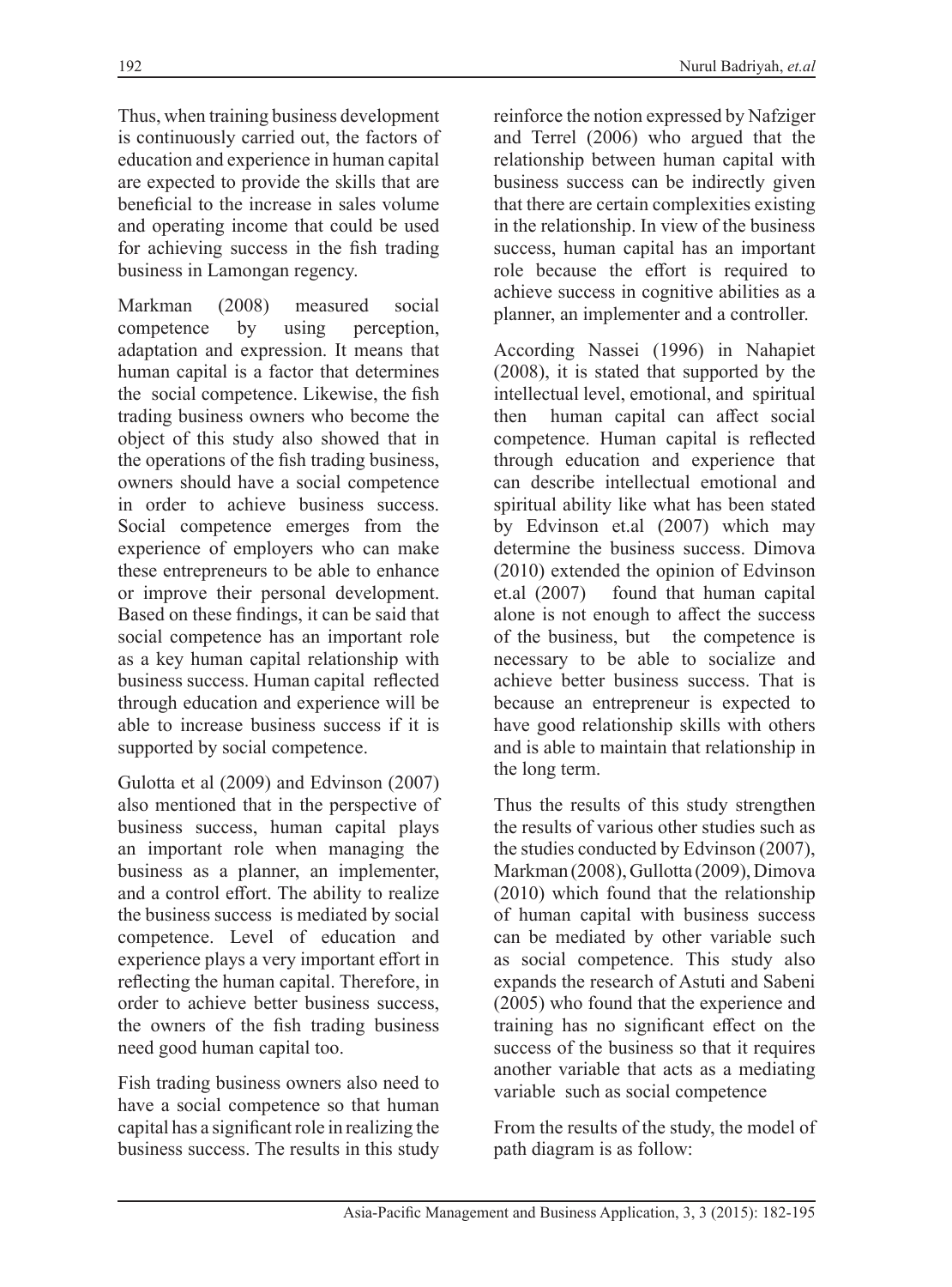

**Figure 2. Integration Model on the Influence of Human Capital on Business Success through Social Competence** *Source: result processed GSCA (2014)*

### **Conclusion**

This study shows that human capital negatively affects business success while social competence positively and significant impact on the business success and has a role as a perfect mediating variable in the relationship between human capital with business success. Social competence is a key factor for entrepreneurs in achieving success due to efforts to mediate the antecedents that influence business success is human capital

This study is theoretically able to contribute in the form of theoretical models linkages between human capital with business success through social competence. The model confirms that social competence is key for businessmen to achieve better business success. Social competence variable in this study has a role to mediate the relationship between the variables of human capital with business success. The study also contributes to the development aspects of the study of the human resources that human capital gives effect on business success which requires mediation of social competence, so that the better human capital an entrepreneur has, the better the social competence and subsequently provide better opportunities to achieve business success ,

From the practical point of view, the results contributes to the development of managerial processes in the perspective of entrepreneurial behavior. In the human resource management implications, especially entrepreneurial behavior in this study, it was found that social competence is the key for employers to achieve better business success. Social competence is able to mediate the full relationship between human capital with business success. Social competence includes a set of basic capabilities, attitude, intelligence and feeling, and can not be separated from the influence of the social situation, the conditions of social groups, social task as well as the state of the individual to adapt in a variety of circumstances and environments. This study can also be input for the fish trading business owners to always develop friendliness, networking and the ability to adapt to the dynamics of the business environment. This study proves the fish trading business owners must be able to adapt, have a sensitivity to social conditions and have the ability to organize emotion. All of them are necessary for the owners of a fish trading business in Lamongan regency to achieve better business success.

More importantly, the results of this study also contributes as a reference to the local government to improve its services on businesses, especially the owner of the fish trading business. The service is the provision of continuous training to the fish trading business owners like the concept of customer service, access to marketing outside the region or to another country, improvement of distribution facilities as well as a good means of packing and so on. Everything is to be done in order to improve good human capital so that business can achieve better business success.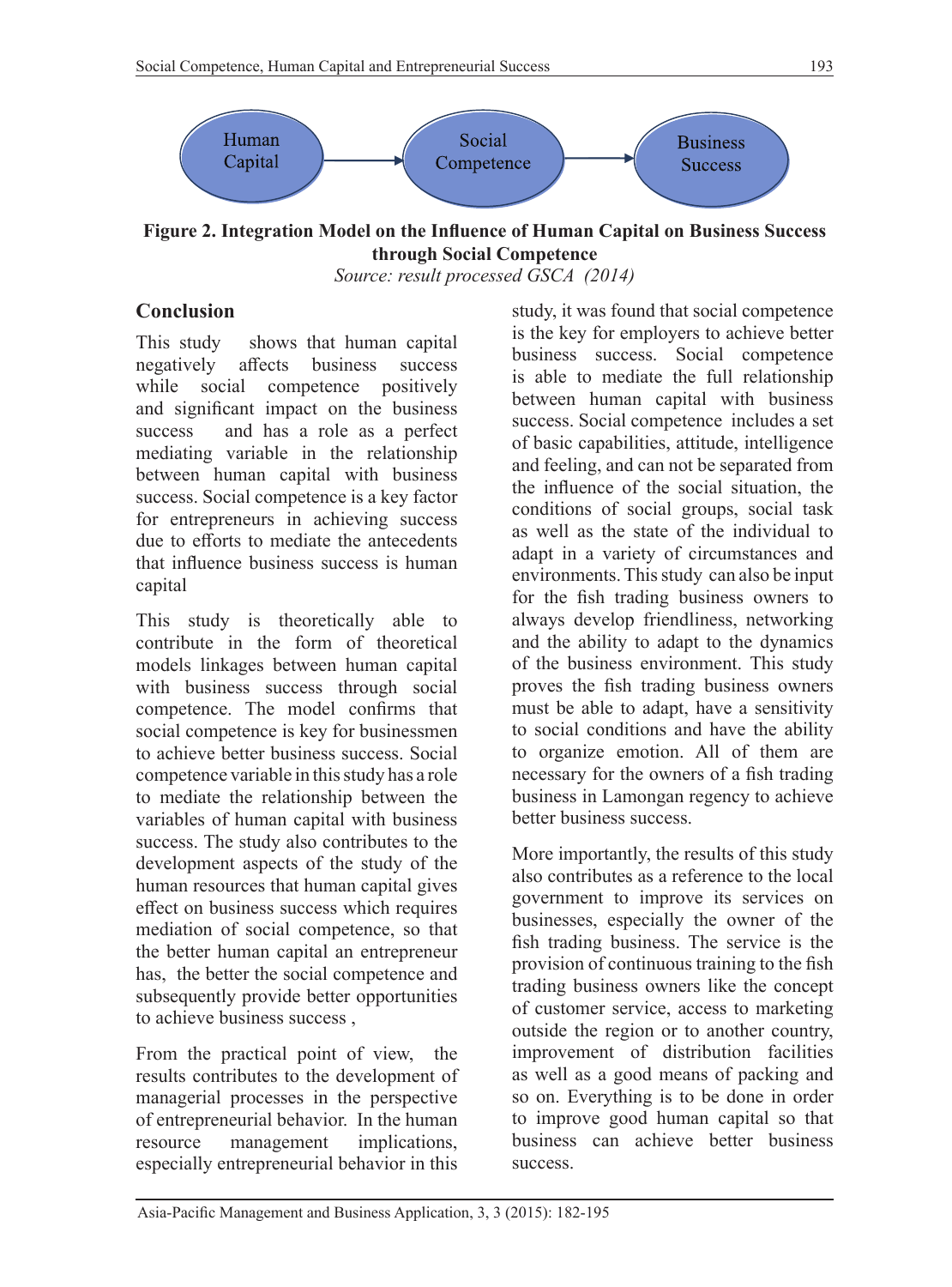# **Notes on Contributors**

**Nurul Badriyah** is a Doctorate Program Student in Management Department, faculty of Economics and Business,<br>Universiy of Brawijaya Malang, of Brawijaya Malang, Indonesia.

**Noermijati** is a Senior Lecturer in Management Department Faculty of Economics and Business, University of Brawijaya, Indonesia. Her research interests are Human Resource Management (HRM), Flexibility Management, Strategic Management, Marketing Management.

# **References**

- Astuti, Partiwi Dwi dan Arifin Sabeni (2005)" Hubungan intellectual capital dan Business performance dengan Diamond Specification: Sebuah perspektif akuntansi", Dalam simposium nasional akuntansi VIII, solo 15-16 Sept . 694-709
- Baron, R.A., Markman, G.D., (2003). Beyond social capital: the role of social skills in entrepreneurs' success. Acad. Manage. Exec. 14,  $1-15.$
- Bates, T., (2010). Entrepreneur human capital inputs and small business longevity, Review of Economics and Statistic 72 (4), 551-559
- Becker.G.S (1964) Human Capital; A Theoretical and Empirical Analysis With Special Referenceto Education, New york Dureau of Economic Research.
- Becker. G.S.(2003). Human Capital". National Bureau Of Economic Research, New York. NY
- Bhagavaluta Suresh, Tom Elfring, Aad van Tilburg, Gerhard G. Van De Bunt (2010) How Social and Human Capital influence opportunity recognition and resource

mobilization in India's Handloom Industry, Journal of Business Venturing, p. 245-260

- Bruderl, J., Preisendorfer, P., Ziegler,R., (2002). Survival chances of newness and adolescence. Administrative science Quarterly 35, 530-547
- Bontis., N. (2002) " Assesing Knowledge Assets: a review of the models used to measure human capital" International journal of management review. Vol.3 No.1 pp41-61
- Bontis N., Kwon, W. And Richardson., S (2010)." Human Capital and Business Performance in Malaysian industriies", Journal of Intelectual Capital, Vol.1 No.1 pp 85-100§
- Chasbiansari Dyas, (2007) kompetensi sosial dan kewirausahaan, Skripsi, Universitas Diponegoro, Semarang
- Dimo P. Dimova, Dean A. Shepherd, (2010) Human capital theory and venture capital firms: exploring " home runs" and Strike outs" Journal of Business Venturing 20 1–21
- Edvinson, L., and Malone, M.S (2007)." Human Capital and Competitiveness quiden Line For Policy" Competitiveness Review, vol.10 No 2 p.192
- Gullotta, T. P.; Adams, G, R.; Montemayor, R. (2009). Developing Social Competence In Adolescent. California: Sage Publications, Inc
- Hitt Michael A., Bierman L., Shimizu K., Kohhar R (2011). " Direct and Moderating Effects of human capital on Strategi and performance in Profesional Service Firm: A Resource-based Perspective", Academy of Manajemen journal. Vol 44, No.1.p.13 - 38
- Klepper, S., (2002) The capabilities of new firms and the evolution of the